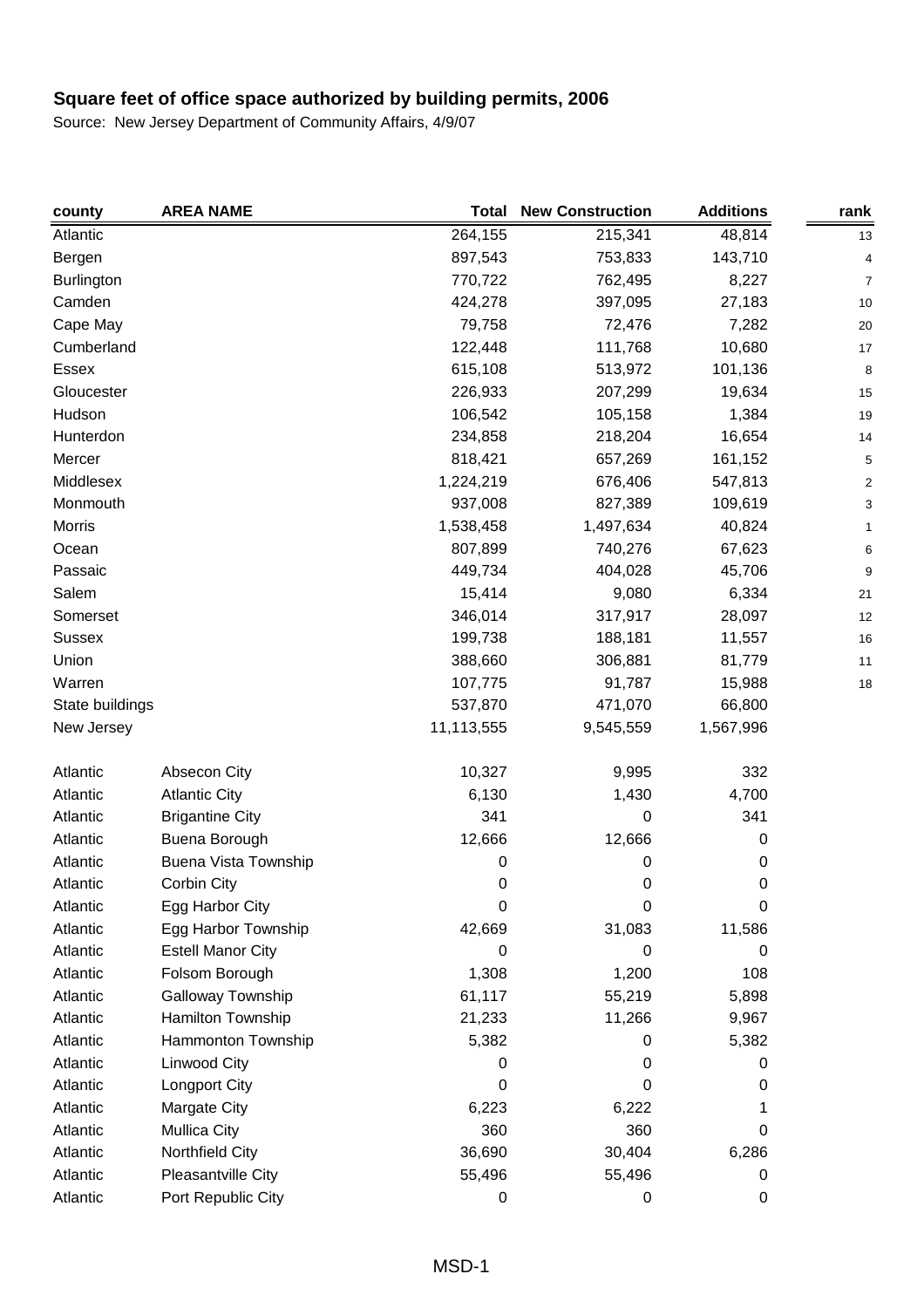| county   | <b>AREA NAME</b>          | Total   | <b>New Construction</b> | <b>Additions</b> | rank |
|----------|---------------------------|---------|-------------------------|------------------|------|
| Atlantic | Somers Point City         | 4,213   | 0                       | 4,213            |      |
| Atlantic | <b>Ventnor City</b>       | 0       | 0                       | 0                |      |
| Atlantic | Weymouth Township         | 0       | 0                       | 0                |      |
| Bergen   | Allendale Borough         | 0       | 0                       | 0                |      |
| Bergen   | Alpine Borough            | 0       | 0                       | 0                |      |
| Bergen   | Bergenfield Borough       | 4,244   | 0                       | 4,244            |      |
| Bergen   | Bogota Borough            | 0       | 0                       | 0                |      |
| Bergen   | Carlstadt Borough         | 8,304   | 2,490                   | 5,814            |      |
| Bergen   | Cliffside Park Borough    | 0       | 0                       | 0                |      |
| Bergen   | Closter Borough           | 0       | 0                       | 0                |      |
| Bergen   | Cresskill Borough         | 0       | 0                       | 0                |      |
| Bergen   | Demarest Borough          | 59,828  | 59,828                  | 0                |      |
| Bergen   | Dumont Borough            | 0       | 0                       | 0                |      |
| Bergen   | Elmwood Park Borough      | 3,640   | 0                       | 3,640            |      |
| Bergen   | East Rutherford Borough   | 0       | 0                       | 0                |      |
| Bergen   | Edgewater Borough         | 0       | 0                       | 0                |      |
| Bergen   | Emerson Borough           | 0       | 0                       | 0                |      |
| Bergen   | <b>Englewood City</b>     | 1,875   | 0                       | 1,875            |      |
| Bergen   | Englewood Cliffs Borough  | 26,500  | 26,500                  | 0                |      |
| Bergen   | Fair Lawn Borough         | 40,642  | 15,219                  | 25,423           |      |
| Bergen   | Fairview Borough          | 0       | 0                       | 0                |      |
| Bergen   | Fort Lee Borough          | 22,113  | 22,113                  | 0                |      |
| Bergen   | Franklin Lakes Borough    | 2,738   | 2,738                   | 0                |      |
| Bergen   | <b>Garfield City</b>      | 7,824   | 7,824                   | 0                |      |
| Bergen   | Glen Rock Borough         | 3,747   | 3,747                   | 0                |      |
| Bergen   | <b>Hackensack City</b>    | 108,315 | 85,128                  | 23,187           |      |
| Bergen   | Harrington Park Borough   | 0       | 0                       | 0                |      |
| Bergen   | Hasbrouck Heights Borough | 3,669   | 3,669                   | 0                |      |
| Bergen   | Haworth Borough           | 0       | 0                       | 0                |      |
| Bergen   | Hillsdale Borough         | 0       | 0                       | 0                |      |
| Bergen   | Ho-Ho-Kus Borough         | 0       | 0                       | 0                |      |
| Bergen   | Leonia Borough            | 0       | 0                       | 0                |      |
| Bergen   | Little Ferry Borough      | 11,000  | 11,000                  | 0                |      |
| Bergen   | Lodi Borough              | 89,293  | 89,293                  | 0                |      |
| Bergen   | Lyndhurst Township        | 27,373  | 26,509                  | 864              |      |
| Bergen   | Mahwah Township           | 48,309  | 3,150                   | 45,159           |      |
| Bergen   | Maywood Borough           | 0       | 0                       | 0                |      |
| Bergen   | Midland Park Borough      | 0       | 0                       | 0                |      |
| Bergen   | Montvale Borough          | 1,440   | 0                       | 1,440            |      |
| Bergen   | Moonachie Borough         | 0       | 0                       | 0                |      |
| Bergen   | New Milford Borough       | 0       | 0                       | 0                |      |
| Bergen   | North Arlington Borough   | 0       | 0                       | 0                |      |
| Bergen   | Northvale Borough         | 18,692  | 18,692                  | 0                |      |
| Bergen   | Norwood Borough           | 12,834  | 12,834                  | 0                |      |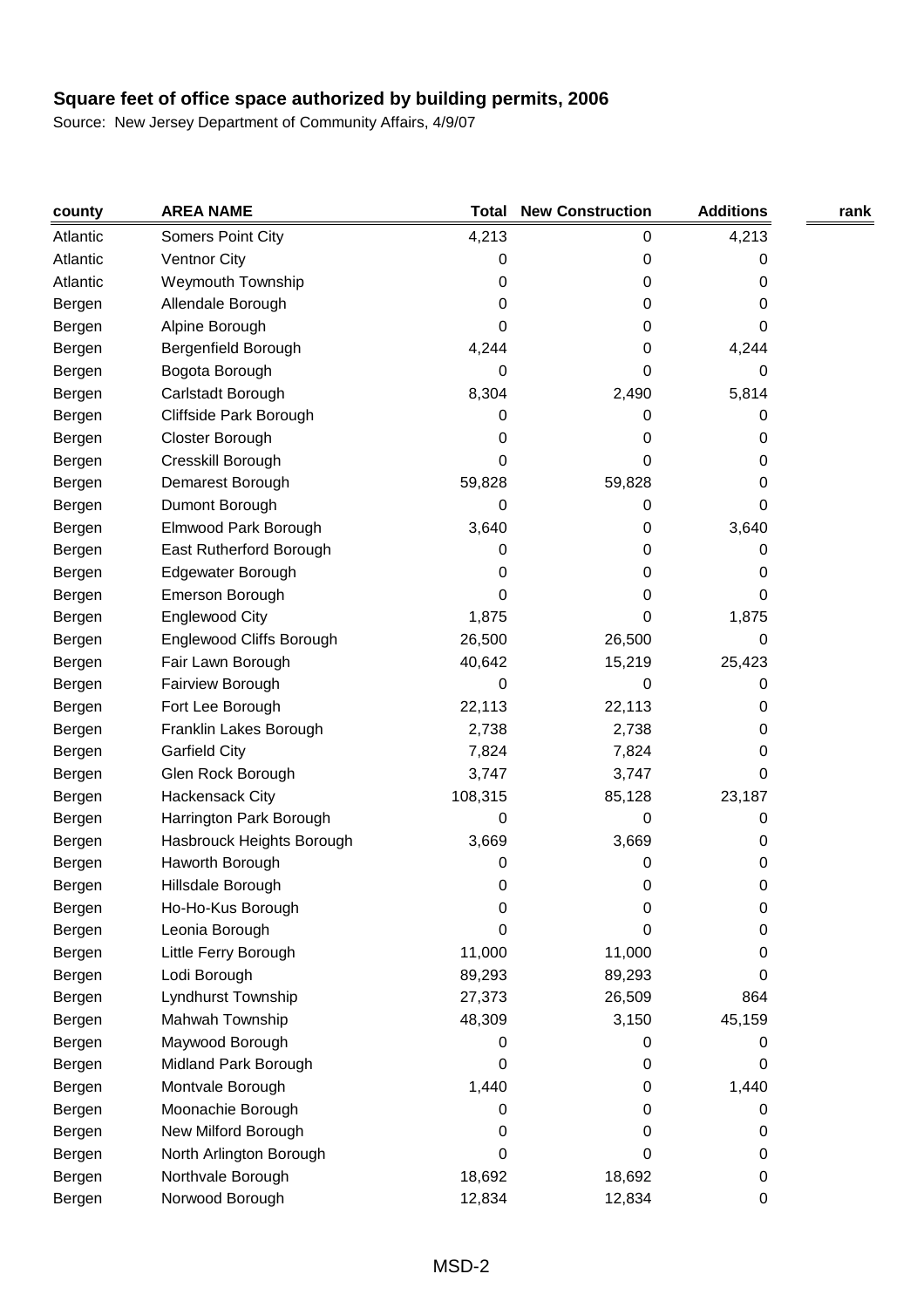| county            | <b>AREA NAME</b>               | Total   | <b>New Construction</b> | <b>Additions</b> | rank |
|-------------------|--------------------------------|---------|-------------------------|------------------|------|
| Bergen            | Oakland Borough                | 0       | 0                       | 0                |      |
| Bergen            | Old Tappan Borough             | 0       | 0                       | 0                |      |
| Bergen            | Oradell Borough                | 490     | 490                     | Ω                |      |
| Bergen            | Palisades Park Borough         | 2,000   | 0                       | 2,000            |      |
| Bergen            | Paramus Borough                | 96,048  | 89,748                  | 6,300            |      |
| Bergen            | Park Ridge Borough             | 0       | 0                       | 0                |      |
| Bergen            | Ramsey Borough                 | 9,377   | 7,469                   | 1,908            |      |
| Bergen            | Ridgefield Borough             | 22,766  | 22,766                  | 0                |      |
| Bergen            | Ridgefield Park Village        | 3,030   | 0                       | 3,030            |      |
| Bergen            | Ridgewood Village              | 6,788   | 6,675                   | 113              |      |
| Bergen            | River Edge Borough             | 0       | 0                       | 0                |      |
| Bergen            | River Vale Township            | 11,405  | 0                       | 11,405           |      |
| Bergen            | Rochelle Park Township         | 0       | 0                       | 0                |      |
| Bergen            | Rockleigh Borough              | 4,026   | 0                       | 4,026            |      |
| Bergen            | Rutherford Borough             | 0       | 0                       | 0                |      |
| Bergen            | Saddle Brook Township          | 0       | 0                       | 0                |      |
| Bergen            | Saddle River Borough           | 0       | 0                       | 0                |      |
| Bergen            | South Hackensack Twp           | 0       | 0                       | 0                |      |
| Bergen            | <b>Teaneck Township</b>        | 19,963  | 19,408                  | 555              |      |
| Bergen            | <b>Tenafly Borough</b>         | 3,669   | 3,669                   | 0                |      |
| Bergen            | Teterboro Borough              | 0       | 0                       | 0                |      |
| Bergen            | Upper Saddle River Borough     | 0       | 0                       | 0                |      |
| Bergen            | <b>Waldwick Borough</b>        | 2,148   | 2,148                   | 0                |      |
| Bergen            | Wallington Borough             | 0       | 0                       | 0                |      |
| Bergen            | Washington Township            | 0       | 0                       | 0                |      |
| Bergen            | Westwood Borough               | 0       | 0                       | 0                |      |
| Bergen            | Woodcliff Lake Borough         | 206,740 | 206,740                 | 0                |      |
| Bergen            | Wood-Ridge Borough             | 900     | 900                     | 0                |      |
| Bergen            | <b>Wyckoff Township</b>        | 5,813   | 3,086                   | 2,727            |      |
| <b>Burlington</b> | <b>Bass River Township</b>     | 0       | 0                       | 0                |      |
| <b>Burlington</b> | <b>Beverly City</b>            | 0       | 0                       | 0                |      |
| Burlington        | <b>Bordentown City</b>         | 0       | 0                       | 0                |      |
| <b>Burlington</b> | Bordentown Township            | 23,340  | 23,340                  | 0                |      |
| Burlington        | <b>Burlington City</b>         | 406     | 0                       | 406              |      |
| Burlington        | <b>Burlington Township</b>     | 16,352  | 15,032                  | 1,320            |      |
| <b>Burlington</b> | <b>Chesterfield Township</b>   | 0       | 0                       | 0                |      |
| <b>Burlington</b> | Cinnaminson Township           | 49      | 0                       | 49               |      |
| <b>Burlington</b> | Delanco Township               | 0       | 0                       | 0                |      |
| Burlington        | Delran Township                | 24,960  | 24,960                  | 0                |      |
| Burlington        | Eastampton Township            | 0       | 0                       | 0                |      |
| <b>Burlington</b> | <b>Edgewater Park Township</b> | 0       | 0                       | 0                |      |
| Burlington        | Evesham Township               | 25,830  | 23,515                  | 2,315            |      |
| <b>Burlington</b> | Fieldsboro Borough             | 0       | 0                       | 0                |      |
| <b>Burlington</b> | Florence Township              | 0       | 0                       | 0                |      |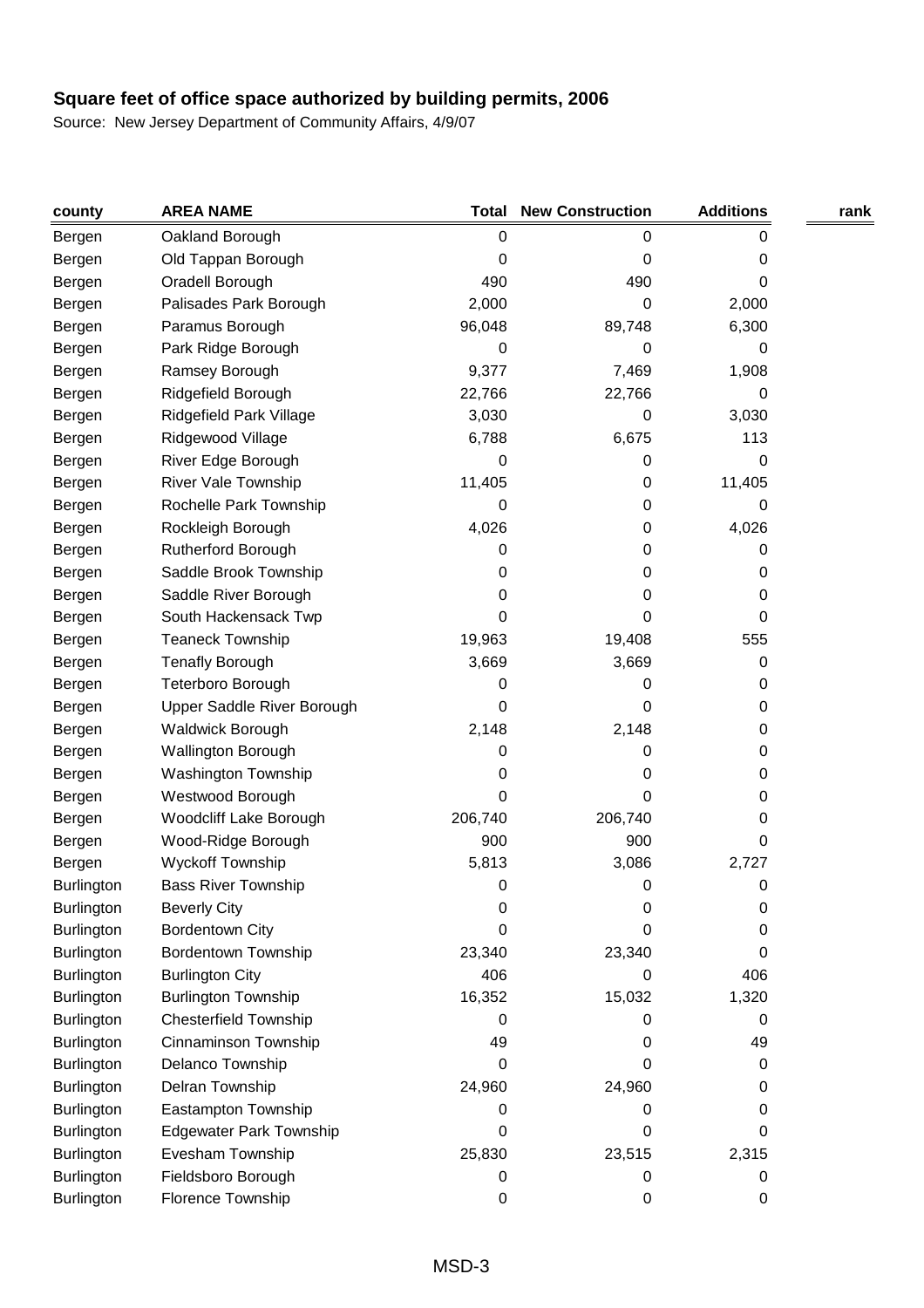| county            | <b>AREA NAME</b>           | Total   | <b>New Construction</b> | <b>Additions</b> | rank |
|-------------------|----------------------------|---------|-------------------------|------------------|------|
| Burlington        | Hainesport Township        | 10,884  | 10,884                  | 0                |      |
| <b>Burlington</b> | Lumberton Township         | 4,800   | 4,800                   | 0                |      |
| <b>Burlington</b> | <b>Mansfield Township</b>  | 10,530  | 10,530                  | 0                |      |
| <b>Burlington</b> | Maple Shade Borough        | 8,448   | 6,000                   | 2,448            |      |
| Burlington        | <b>Medford Township</b>    | 23,433  | 22,924                  | 509              |      |
| Burlington        | Medford Lakes Borough      | 0       | 0                       | 0                |      |
| Burlington        | Moorestown Township        | 85,754  | 85,164                  | 590              |      |
| <b>Burlington</b> | Mount Holly Township       | 11,400  | 11,400                  | 0                |      |
| Burlington        | Mount Laurel Township      | 509,856 | 509,856                 | 0                |      |
| <b>Burlington</b> | New Hanover Township       | 800     | 800                     | 0                |      |
| <b>Burlington</b> | North Hanover Township     | 0       | 0                       | 0                |      |
| <b>Burlington</b> | Palmyra Borough            | 0       | 0                       | 0                |      |
| <b>Burlington</b> | Pemberton Borough          | 0       | 0                       | 0                |      |
| Burlington        | Pemberton Township         | 1,784   | 1,410                   | 374              |      |
| <b>Burlington</b> | Riverside Township         | 0       | 0                       | 0                |      |
| <b>Burlington</b> | <b>Riverton Borough</b>    | 0       | 0                       | 0                |      |
| Burlington        | Shamong Township           | 0       | 0                       | 0                |      |
| <b>Burlington</b> | Southampton Township       | 0       | 0                       | 0                |      |
| Burlington        | Springfield Township       | 11,880  | 11,880                  | 0                |      |
| <b>Burlington</b> | <b>Tabernacle Township</b> | 0       | 0                       | 0                |      |
| Burlington        | Washington Township        | 0       | 0                       | 0                |      |
| <b>Burlington</b> | Westampton Township        | 0       | 0                       | 0                |      |
| <b>Burlington</b> | Willingboro Township       | 216     | 0                       | 216              |      |
| Burlington        | <b>Woodland Township</b>   | 0       | 0                       | 0                |      |
| <b>Burlington</b> | Wrightstown Borough        | 0       | 0                       | 0                |      |
| Camden            | Audubon Borough            | 6,400   | 0                       | 6,400            |      |
| Camden            | Audubon Park Borough       | 0       | 0                       | 0                |      |
| Camden            | Barrington Borough         | 0       | 0                       | 0                |      |
| Camden            | <b>Bellmawr Borough</b>    | 0       | 0                       | 0                |      |
| Camden            | Berlin Borough             | 13,480  | 12,000                  | 1,480            |      |
| Camden            | <b>Berlin Township</b>     | 0       | 0                       | 0                |      |
| Camden            | Brooklawn Borough          | 0       | 0                       | 0                |      |
| Camden            | Camden City                | 105,000 | 105,000                 | 0                |      |
| Camden            | Cherry Hill Township       | 21,201  | 21,069                  | 132              |      |
| Camden            | Chesilhurst Borough        | 0       | 0                       | 0                |      |
| Camden            | Clementon Borough          | 0       | 0                       | 0                |      |
| Camden            | Collingswood Borough       | 0       | 0                       | 0                |      |
| Camden            | Gibbsboro Borough          | 9,651   | 9,651                   | 0                |      |
| Camden            | <b>Gloucester City</b>     | 300     | 300                     | 0                |      |
| Camden            | <b>Gloucester Township</b> | 51,318  | 48,743                  | 2,575            |      |
| Camden            | Haddon Township            | 1,653   | 0                       | 1,653            |      |
| Camden            | Haddonfield Borough        | 0       | $\mathbf 0$             | 0                |      |
| Camden            | Haddon Heights Borough     | 0       | 0                       | 0                |      |
| Camden            | Hi-nella Borough           | 0       | 0                       | 0                |      |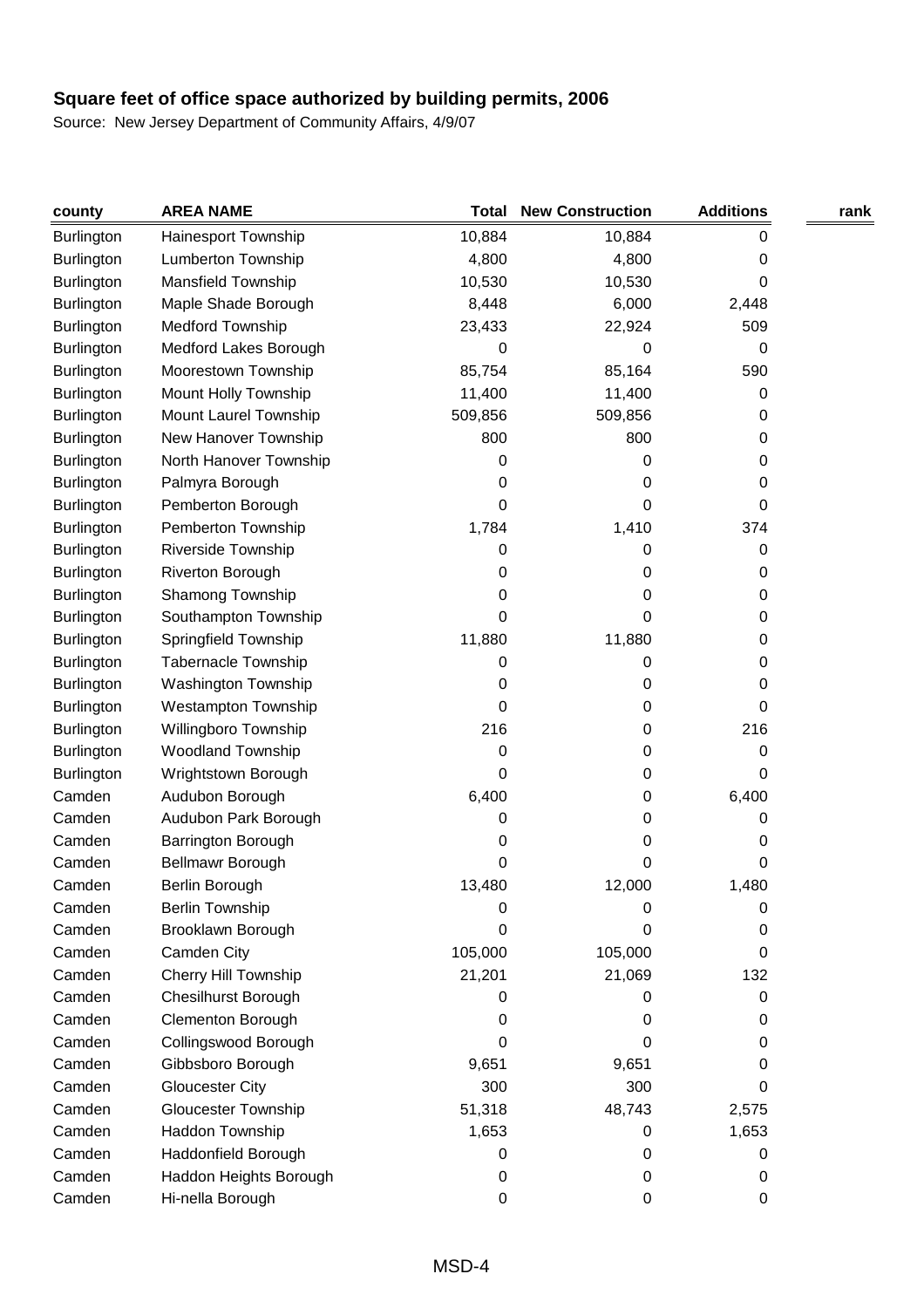| county     | <b>AREA NAME</b>           | Total  | <b>New Construction</b> | <b>Additions</b> | rank |
|------------|----------------------------|--------|-------------------------|------------------|------|
| Camden     | Laurel Springs Borough     | 0      | 0                       | 0                |      |
| Camden     | Lawnside Borough           | 11,784 | 11,784                  | 0                |      |
| Camden     | Lindenwold Borough         | 240    | 0                       | 240              |      |
| Camden     | Magnolia Borough           | 0      | 0                       | 0                |      |
| Camden     | Merchantville Borough      | 0      | 0                       | 0                |      |
| Camden     | Mount Ephraim Borough      | 18,050 | 18,050                  | 0                |      |
| Camden     | Oaklyn Borough             | 0      | 0                       | 0                |      |
| Camden     | Pennsauken Township        | 47,750 | 46,000                  | 1,750            |      |
| Camden     | Pine Hill Borough          | 16,601 | 11,601                  | 5,000            |      |
| Camden     | Pine Valley Borough        | 0      | 0                       | 0                |      |
| Camden     | Runnemede Borough          | 0      | 0                       | 0                |      |
| Camden     | Somerdale Borough          | 0      | 0                       | 0                |      |
| Camden     | <b>Stratford Borough</b>   | 0      | 0                       | 0                |      |
| Camden     | <b>Tavistock Borough</b>   | 0      | 0                       | 0                |      |
| Camden     | Voorhees Township          | 58,806 | 58,421                  | 385              |      |
| Camden     | <b>Waterford Township</b>  | 6,693  | 0                       | 6,693            |      |
| Camden     | <b>Winslow Township</b>    | 55,351 | 54,476                  | 875              |      |
| Camden     | Woodlynne Borough          | 0      | 0                       | 0                |      |
| Cape May   | Avalon Borough             | 900    | 0                       | 900              |      |
| Cape May   | Cape May City              | 0      | 0                       | 0                |      |
| Cape May   | Cape May Point Borough     | 0      | 0                       | 0                |      |
| Cape May   | Dennis Township            | 44,810 | 44,810                  | 0                |      |
| Cape May   | Lower Township             | 11,065 | 8,663                   | 2,402            |      |
| Cape May   | Middle Township            | 4,999  | 4,223                   | 776              |      |
| Cape May   | North Wildwood City        | 0      | 0                       | 0                |      |
| Cape May   | Ocean City                 | 5,246  | 4,137                   | 1,109            |      |
| Cape May   | Sea Isle City              | 8,243  | 8,243                   | 0                |      |
| Cape May   | Stone Harbor Borough       | 0      | 0                       | 0                |      |
| Cape May   | <b>Upper Township</b>      | 4,495  | 2,400                   | 2,095            |      |
| Cape May   | West Cape May Borough      | 0      | 0                       | 0                |      |
| Cape May   | West Wildwood Borough      | 0      | 0                       | 0                |      |
| Cape May   | <b>Wildwood City</b>       | 0      | 0                       | 0                |      |
| Cape May   | Wildwood Crest Borough     | 0      | 0                       | 0                |      |
| Cape May   | Woodbine Borough           | 0      | 0                       | 0                |      |
| Cumberland | <b>Bridgeton City</b>      | 0      | 0                       | Ω                |      |
| Cumberland | <b>Commercial Township</b> | 4,428  | 0                       | 4,428            |      |
| Cumberland | Deerfield Township         | 0      | 0                       | 0                |      |
| Cumberland | Downe Township             | 0      | 0                       | 0                |      |
| Cumberland | <b>Fairfield Township</b>  | 1,894  | 1,894                   | 0                |      |
| Cumberland | <b>Greenwich Township</b>  | 0      | 0                       | 0                |      |
| Cumberland | <b>Hopewell Township</b>   | 0      | 0                       | 0                |      |
| Cumberland | Lawrence Township          | 0      | 0                       | 0                |      |
| Cumberland | Maurice River Township     | 0      | 0                       | 0                |      |
| Cumberland | Millville City             | 12,083 | 12,083                  | 0                |      |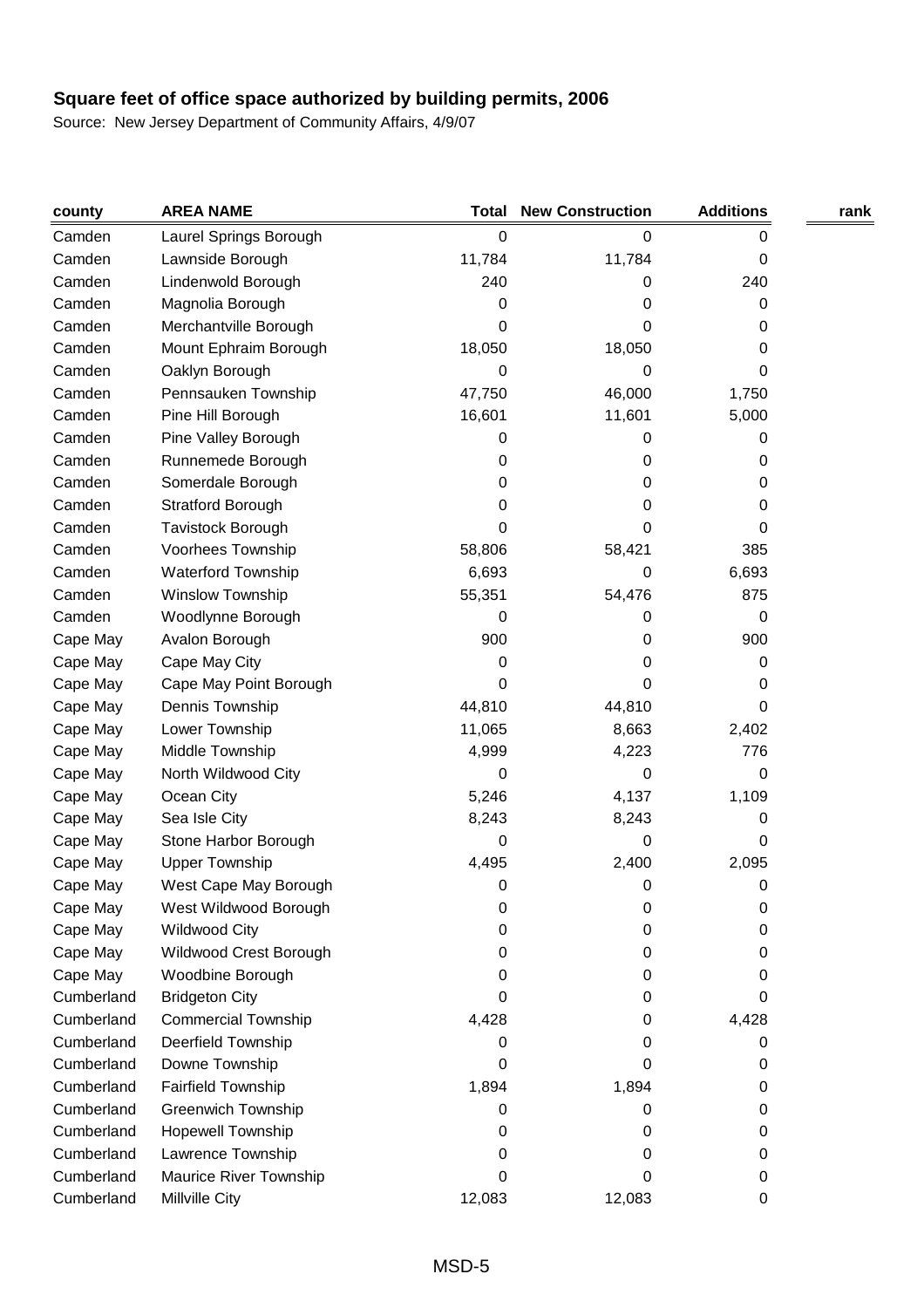| county     | <b>AREA NAME</b>                | Total     | <b>New Construction</b> | <b>Additions</b> | rank |
|------------|---------------------------------|-----------|-------------------------|------------------|------|
| Cumberland | Shiloh Borough                  | $\pmb{0}$ | $\mathbf 0$             | 0                |      |
| Cumberland | <b>Stow Creek Township</b>      | 0         | 0                       | 0                |      |
| Cumberland | <b>Upper Deerfield Township</b> | 12,570    | 11,490                  | 1,080            |      |
| Cumberland | <b>Vineland City</b>            | 91,473    | 86,301                  | 5,172            |      |
| Essex      | <b>Belleville Town</b>          | 3,572     | 3,572                   | 0                |      |
| Essex      | <b>Bloomfield Township</b>      | 12,420    | 0                       | 12,420           |      |
| Essex      | Caldwell Township               | 562       | 0                       | 562              |      |
| Essex      | Cedar Grove Township            | 10,942    | 9,990                   | 952              |      |
| Essex      | East Orange City                | 240       | 0                       | 240              |      |
| Essex      | Essex Fells Township            | 0         | 0                       | 0                |      |
| Essex      | <b>Fairfield Township</b>       | 14,400    | 14,400                  | 0                |      |
| Essex      | Glen Ridge Borough              | 0         | 0                       | 0                |      |
| Essex      | Irvington Township              | 0         | 0                       | 0                |      |
| Essex      | Livingston Township             | 13,706    | 13,706                  | 0                |      |
| Essex      | Maplewood Township              | 360       | 360                     | 0                |      |
| Essex      | Millburn Township               | 16,348    | 8,930                   | 7,418            |      |
| Essex      | Montclair Township              | 93,550    | 93,550                  | 0                |      |
| Essex      | <b>Newark City</b>              | 102,215   | 40,921                  | 61,294           |      |
| Essex      | North Caldwell Borough          | 0         | 0                       | 0                |      |
| Essex      | Nutley Township                 | 720       | 0                       | 720              |      |
| Essex      | City of Orange Township         | 0         | 0                       | 0                |      |
| Essex      | Roseland Borough                | 1,000     | 1,000                   | 0                |      |
| Essex      | South Orange Village            | 331,148   | 322,003                 | 9,145            |      |
| Essex      | Verona Township                 | 6,048     | 2,500                   | 3,548            |      |
| Essex      | West Caldwell Township          | 6,161     | 2,800                   | 3,361            |      |
| Essex      | West Orange Township            | 1,716     | 240                     | 1,476            |      |
| Gloucester | Clayton Borough                 | 9,815     | 9,100                   | 715              |      |
| Gloucester | Deptford Township               | 0         | 0                       | 0                |      |
| Gloucester | East Greenwich Township         | 30,755    | 19,505                  | 11,250           |      |
| Gloucester | <b>Elk Township</b>             | 0         | 0                       | 0                |      |
| Gloucester | Franklin Township               | 3,049     | 2,329                   | 720              |      |
| Gloucester | Glassboro Borough               | 0         | 0                       | 0                |      |
| Gloucester | <b>Greenwich Township</b>       | 320       | 0                       | 320              |      |
| Gloucester | Harrison Township               | 3,548     | 0                       | 3,548            |      |
| Gloucester | Logan Township                  | 0         | 0                       | 0                |      |
| Gloucester | Mantua Township                 | 0         | 0                       | 0                |      |
| Gloucester | Monroe Township                 | 5,608     | 3,688                   | 1,920            |      |
| Gloucester | National Park Borough           | 0         | 0                       | 0                |      |
| Gloucester | Newfield Borough                | 0         | 0                       | 0                |      |
| Gloucester | Paulsboro Borough               | 0         | 0                       | 0                |      |
| Gloucester | Pitman Borough                  | 0         | 0                       | 0                |      |
| Gloucester | South Harrison Township         | 6,240     | 6,240                   | 0                |      |
| Gloucester | Swedesborough Borough           | 2,852     | 2,852                   | 0                |      |
| Gloucester | Washington Township             | 144,941   | 144,941                 | 0                |      |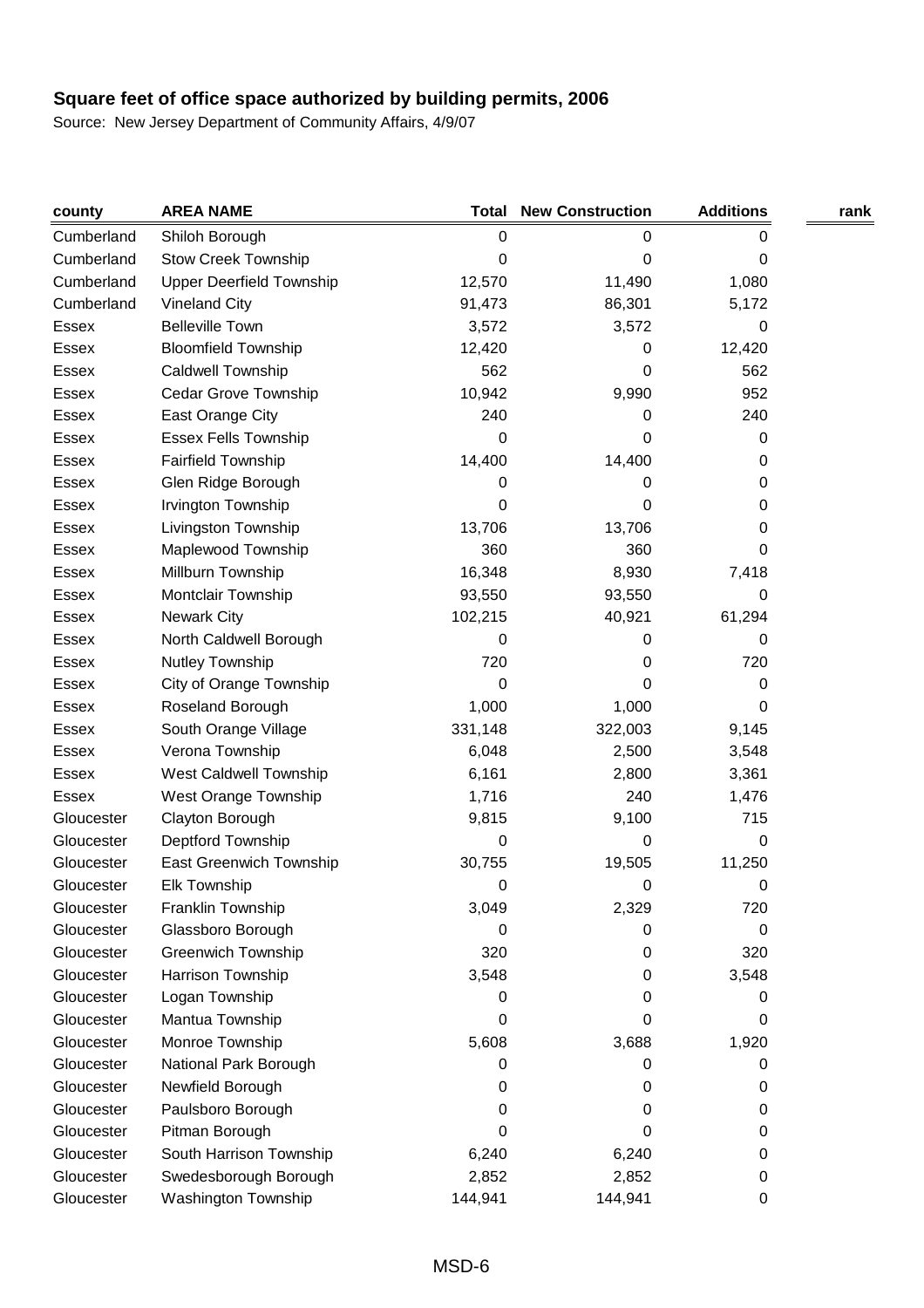| county     | <b>AREA NAME</b>          | Total  | <b>New Construction</b> | <b>Additions</b> | rank |
|------------|---------------------------|--------|-------------------------|------------------|------|
| Gloucester | Wenonah Borough           | 804    | $\mathbf 0$             | 804              |      |
| Gloucester | West Deptford Township    | 6,540  | 6,540                   | 0                |      |
| Gloucester | Westville Borough         | 0      | 0                       | 0                |      |
| Gloucester | <b>Woodbury City</b>      | 7,582  | 7,582                   | 0                |      |
| Gloucester | Woodbury Heights Borough  | 357    | 0                       | 357              |      |
| Gloucester | Woolwich Township         | 4,522  | 4,522                   | 0                |      |
| Hudson     | <b>Bayonne City</b>       | 32,804 | 32,804                  | 0                |      |
| Hudson     | East Newark Borough       | 0      | 0                       | 0                |      |
| Hudson     | Guttenberg Town           | 0      | 0                       | 0                |      |
| Hudson     | Harrison Town             | 0      | 0                       | 0                |      |
| Hudson     | Hoboken City              | 27,480 | 27,480                  | 0                |      |
| Hudson     | Jersey City               | 32,151 | 32,151                  | 0                |      |
| Hudson     | Kearny Town               | 0      | 0                       | 0                |      |
| Hudson     | North Bergen Township     | 4,459  | 4,459                   | 0                |      |
| Hudson     | Secaucus Town             | 7,978  | 7,978                   | 0                |      |
| Hudson     | <b>Union City</b>         | 1,384  | 0                       | 1,384            |      |
| Hudson     | Weehawken Township        | 0      | 0                       | 0                |      |
| Hudson     | West New York Town        | 286    | 286                     | 0                |      |
| Hunterdon  | Alexandria Township       | 0      | 0                       | 0                |      |
| Hunterdon  | <b>Bethlehem Township</b> | 0      | 0                       | 0                |      |
| Hunterdon  | <b>Bloomsbury Borough</b> | 0      | 0                       | 0                |      |
| Hunterdon  | Califon Borough           | 0      | 0                       | 0                |      |
| Hunterdon  | Clinton Town              | 0      | 0                       | 0                |      |
| Hunterdon  | Clinton Township          | 57,733 | 46,762                  | 10,971           |      |
| Hunterdon  | Delaware Township         | 798    | 0                       | 798              |      |
| Hunterdon  | East Amwell Township      | 0      | 0                       | 0                |      |
| Hunterdon  | Flemington Borough        | 0      | 0                       | 0                |      |
| Hunterdon  | Franklin Township         | 4,360  | 0                       | 4,360            |      |
| Hunterdon  | Frenchtown Borough        | 0      | 0                       | 0                |      |
| Hunterdon  | Glen Gardner Borough      | 0      | 0                       | 0                |      |
| Hunterdon  | Hampton Borough           | 108    | 0                       | 108              |      |
| Hunterdon  | High Bridge Borough       | 0      | 0                       | 0                |      |
| Hunterdon  | <b>Holland Township</b>   | 0      | 0                       | 0                |      |
| Hunterdon  | Kingwood Township         | 84,315 | 84,315                  | 0                |      |
| Hunterdon  | Lambertville City         | 0      | 0                       | 0                |      |
| Hunterdon  | Lebanon Borough           | 2,600  | 2,600                   | 0                |      |
| Hunterdon  | Lebanon Township          | 0      | 0                       | 0                |      |
| Hunterdon  | Milford Borough           | 0      | 0                       | 0                |      |
| Hunterdon  | Raritan Township          | 84,800 | 84,527                  | 273              |      |
| Hunterdon  | Readington Township       | 0      | 0                       | 0                |      |
| Hunterdon  | Stockton Borough          | 0      | 0                       | 0                |      |
| Hunterdon  | <b>Tewksbury Township</b> | 0      | 0                       | 0                |      |
| Hunterdon  | Union Township            | 144    | 0                       | 144              |      |
| Hunterdon  | West Amwell Township      | 0      | $\boldsymbol{0}$        | $\mathbf 0$      |      |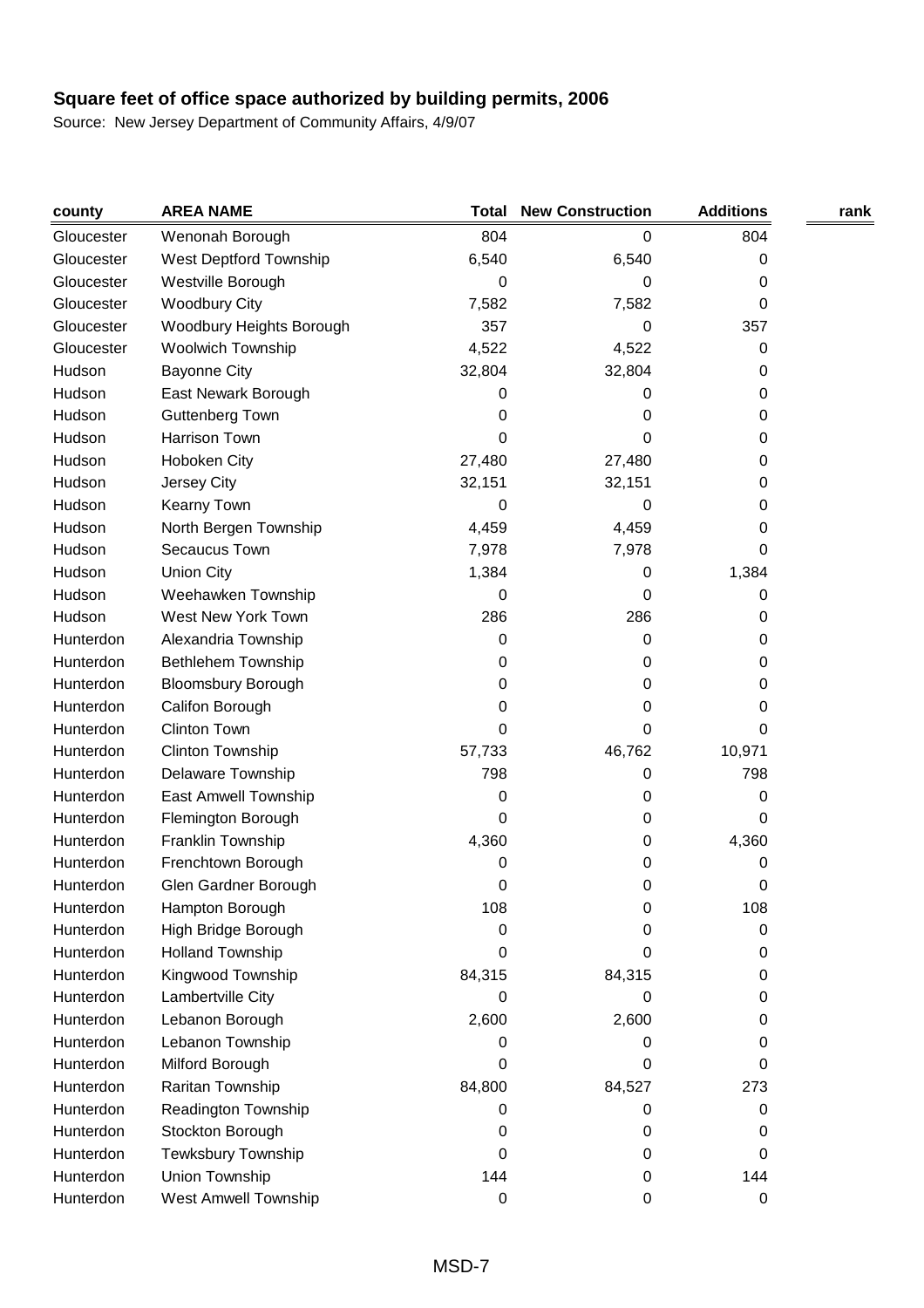| county    | <b>AREA NAME</b>             | Total   | <b>New Construction</b> | <b>Additions</b> | rank |
|-----------|------------------------------|---------|-------------------------|------------------|------|
| Mercer    | East Windsor Township        | 52,574  | 52,076                  | 498              |      |
| Mercer    | <b>Ewing Township</b>        | 128,460 | 49,260                  | 79,200           |      |
| Mercer    | Hamilton Township            | 394,836 | 331,425                 | 63,411           |      |
| Mercer    | Hightstown Borough           | 0       | 0                       | 0                |      |
| Mercer    | Hopewell Borough             | 0       | 0                       | 0                |      |
| Mercer    | <b>Hopewell Township</b>     | 33,151  | 33,151                  | 0                |      |
| Mercer    | Lawrence Township            | 114,982 | 114,982                 | 0                |      |
| Mercer    | Pennington Borough           | 0       | 0                       | 0                |      |
| Mercer    | Princeton Borough            | 6,695   | 2,745                   | 3,950            |      |
| Mercer    | Princeton Township           | 13,456  | 0                       | 13,456           |      |
| Mercer    | <b>Trenton City</b>          | 70,054  | 69,417                  | 637              |      |
| Mercer    | Washington Township          | 360     | 360                     | 0                |      |
| Mercer    | West Windsor Township        | 3,853   | 3,853                   | 0                |      |
| Middlesex | Carteret Borough             | 151,478 | 151,478                 | 0                |      |
| Middlesex | Cranbury Township            | 103,792 | 103,792                 | 0                |      |
| Middlesex | Dunellen Borough             | 0       | 0                       | 0                |      |
| Middlesex | East Brunswick Township      | 0       | 0                       | 0                |      |
| Middlesex | Edison Township              | 74,949  | 33,360                  | 41,589           |      |
| Middlesex | Helmetta Borough             | 0       | 0                       | 0                |      |
| Middlesex | <b>Highland Park Borough</b> | 0       | 0                       | 0                |      |
| Middlesex | Jamesburg Borough            | 4,240   | 4,240                   | 0                |      |
| Middlesex | Old Bridge Township          | 121,974 | 109,725                 | 12,249           |      |
| Middlesex | Metuchen Borough             | 3,000   | 3,000                   | 0                |      |
| Middlesex | Middlesex Borough            | 0       | 0                       | 0                |      |
| Middlesex | Milltown Borough             | 0       | 0                       | 0                |      |
| Middlesex | Monroe Township              | 5,972   | 5,972                   | 0                |      |
| Middlesex | New Brunswick City           | 0       | 0                       | 0                |      |
| Middlesex | North Brunswick Township     | 68,734  | 68,470                  | 264              |      |
| Middlesex | Perth Amboy City             | 240     | 0                       | 240              |      |
| Middlesex | Piscataway Township          | 564,814 | 94,014                  | 470,800          |      |
| Middlesex | Plainsboro Township          | 7,942   | 7,942                   | 0                |      |
| Middlesex | Sayreville Borough           | 8,842   | 7,882                   | 960              |      |
| Middlesex | South Amboy City             | 20,000  | 20,000                  | 0                |      |
| Middlesex | South Brunswick Township     | 66,530  | 64,611                  | 1,919            |      |
| Middlesex | South Plainfield Borough     | 9,747   | 0                       | 9,747            |      |
| Middlesex | South River Borough          | 0       | 0                       | 0                |      |
| Middlesex | Spotswood Borough            | 0       | 0                       | 0                |      |
| Middlesex | Woodbridge Township          | 11,965  | 1,920                   | 10,045           |      |
| Monmouth  | Allenhurst Borough           | 0       | 0                       | 0                |      |
| Monmouth  | Allentown Borough            | O       | 0                       | 0                |      |
| Monmouth  | <b>Asbury Park City</b>      | 16,906  | 16,906                  | 0                |      |
| Monmouth  | Atlantic Highlands Borough   | 0       | 0                       | 0                |      |
| Monmouth  | Avon-by-the-Sea Borough      | 4,800   | 0                       | 4,800            |      |
| Monmouth  | Belmar Borough               | 0       | 0                       | 0                |      |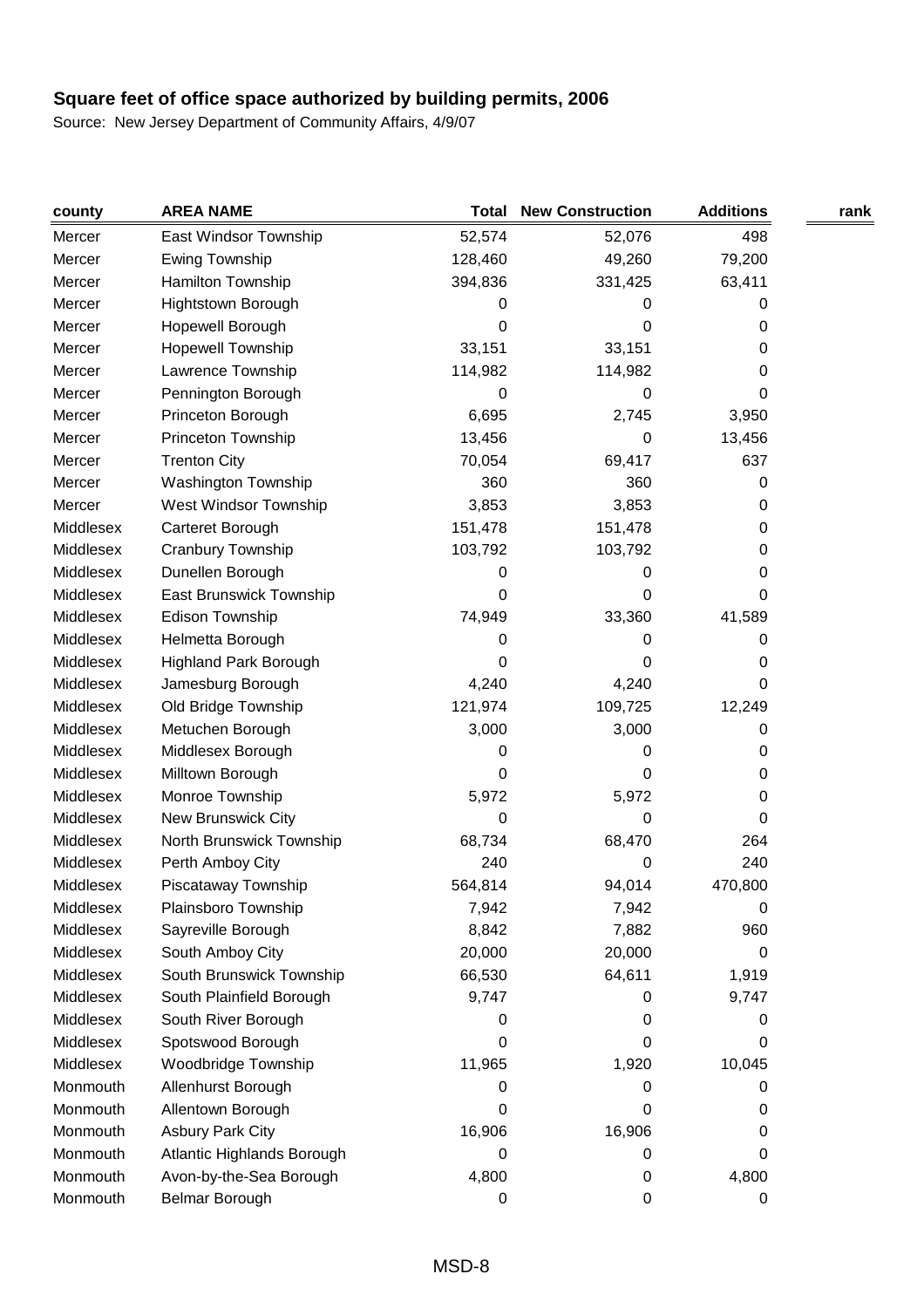| county   | <b>AREA NAME</b>             | Total   | <b>New Construction</b> | <b>Additions</b> | rank |
|----------|------------------------------|---------|-------------------------|------------------|------|
| Monmouth | <b>Bradley Beach Borough</b> | 0       | 0                       | 0                |      |
| Monmouth | <b>Brielle Borough</b>       | 2,316   | 2,316                   | 0                |      |
| Monmouth | <b>Colts Neck Township</b>   | 0       | 0                       | 0                |      |
| Monmouth | Deal Borough                 | 0       | 0                       | 0                |      |
| Monmouth | Eatontown Borough            | 226     | 0                       | 226              |      |
| Monmouth | Englishtown Borough          | 0       | 0                       | 0                |      |
| Monmouth | Fair Haven Borough           | 0       | 0                       | 0                |      |
| Monmouth | Farmingdale Borough          | 0       | 0                       | 0                |      |
| Monmouth | Freehold Borough             | 38,433  | 38,433                  | 0                |      |
| Monmouth | Freehold Township            | 16,746  | 6,800                   | 9,946            |      |
| Monmouth | Highlands Borough            | 1,345   | 1,345                   | 0                |      |
| Monmouth | Holmdel Township             | 2,304   | 0                       | 2,304            |      |
| Monmouth | <b>Howell Township</b>       | 58,439  | 54,520                  | 3,919            |      |
| Monmouth | Interlaken Borough           | 0       | 0                       | 0                |      |
| Monmouth | Keansburg Borough            | 2,896   | 2,896                   | 0                |      |
| Monmouth | Keyport Borough              | 32,367  | 32,367                  | 0                |      |
| Monmouth | Little Silver Borough        | 0       | 0                       | 0                |      |
| Monmouth | Loch Arbour Village          | 0       | 0                       | 0                |      |
| Monmouth | Long Branch City             | 2,478   | 0                       | 2,478            |      |
| Monmouth | Manalapan Township           | 67,617  | 67,617                  | 0                |      |
| Monmouth | Manasquan Borough            | 10,638  | 6,400                   | 4,238            |      |
| Monmouth | Marlboro Township            | 20,541  | 17,856                  | 2,685            |      |
| Monmouth | Matawan Borough              | 0       | 0                       | 0                |      |
| Monmouth | Aberdeen Township            | 889     | 0                       | 889              |      |
| Monmouth | Middletown Township          | 92,718  | 56,912                  | 35,806           |      |
| Monmouth | Millstone Township           | 14,961  | 14,961                  | 0                |      |
| Monmouth | Monmouth Beach Borough       | 0       | 0                       | 0                |      |
| Monmouth | Neptune Township             | 58,973  | 42,973                  | 16,000           |      |
| Monmouth | Neptune City Borough         | 12,003  | 11,793                  | 210              |      |
| Monmouth | <b>Tinton Falls Borough</b>  | 0       | 0                       | 0                |      |
| Monmouth | Ocean Township               | 11,697  | 11,697                  | 0                |      |
| Monmouth | Oceanport Borough            | 3,281   | 3,281                   | 0                |      |
| Monmouth | <b>Hazlet Township</b>       | 0       | 0                       | 0                |      |
| Monmouth | Red Bank Borough             | 194,553 | 189,364                 | 5,189            |      |
| Monmouth | Roosevelt Borough            | 0       | O                       | 0                |      |
| Monmouth | Rumson Borough               | 0       | 0                       | 0                |      |
| Monmouth | Sea Bright Borough           | 0       | 0                       | 0                |      |
| Monmouth | Sea Girt Borough             | 0       | 0                       | 0                |      |
| Monmouth | Shrewsbury Borough           | 6,381   | 3,716                   | 2,665            |      |
| Monmouth | Shrewsbury Township          | 0       | 0                       | 0                |      |
| Monmouth | Lake Como Borough            | 3,200   | 3,200                   | 0                |      |
| Monmouth | Spring Lake Borough          | 0       | 0                       | 0                |      |
| Monmouth | Spring Lake Heights Boro     | 0       | 0                       | 0                |      |
| Monmouth | Union Beach Borough          | 0       | 0                       | 0                |      |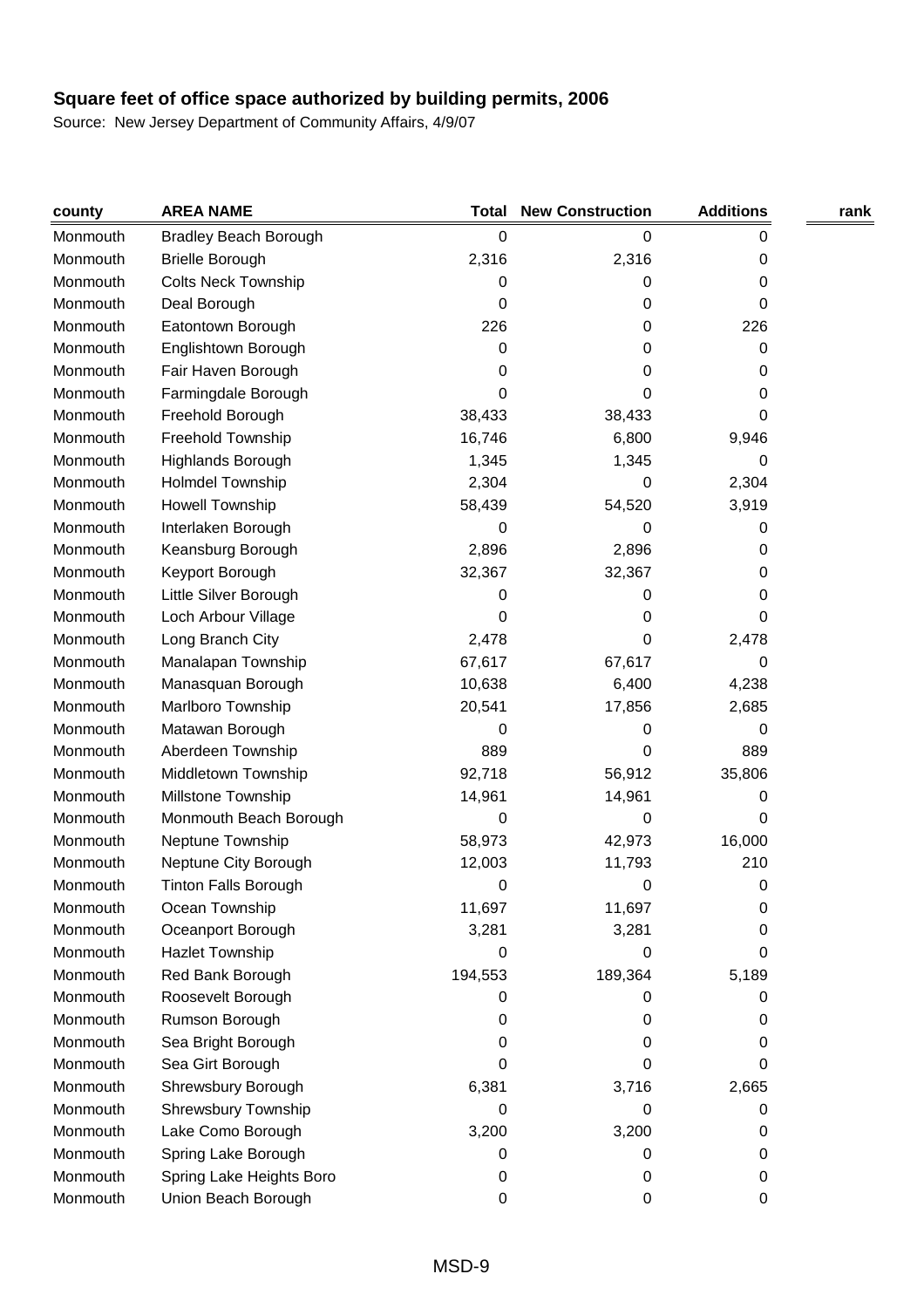| county        | <b>AREA NAME</b>               | <b>Total</b> | <b>New Construction</b> | <b>Additions</b> | rank |
|---------------|--------------------------------|--------------|-------------------------|------------------|------|
| Monmouth      | <b>Upper Freehold Township</b> | 151          | 0                       | 151              |      |
| Monmouth      | Wall Township                  | 248,589      | 230,476                 | 18,113           |      |
| Monmouth      | West Long Branch Borough       | 11,560       | 11,560                  | 0                |      |
| <b>Morris</b> | <b>Boonton Town</b>            | 3,642        | 3,642                   | 0                |      |
| Morris        | Boonton Township               | 0            | 0                       | 0                |      |
| Morris        | <b>Butler Borough</b>          | 38,595       | 38,595                  | 0                |      |
| Morris        | Chatham Borough                | 0            | 0                       | 0                |      |
| Morris        | Chatham Township               | 0            | 0                       | 0                |      |
| <b>Morris</b> | Chester Borough                | 22,363       | 22,363                  | 0                |      |
| Morris        | <b>Chester Township</b>        | 0            | 0                       | 0                |      |
| <b>Morris</b> | Denville Township              | 6,487        | 0                       | 6,487            |      |
| Morris        | Dover Town                     | 9,696        | 0                       | 9,696            |      |
| Morris        | East Hanover Township          | 325,824      | 324,790                 | 1,034            |      |
| <b>Morris</b> | Florham Park Borough           | 3,881        | 3,881                   | 0                |      |
| Morris        | Hanover Township               | 67           | 64                      | 3                |      |
| <b>Morris</b> | Harding Township               | 9,674        | 9,674                   | 0                |      |
| Morris        | Jefferson Township             | 21,882       | 15,007                  | 6,875            |      |
| Morris        | Kinnelon Borough               | 0            | 0                       | 0                |      |
| <b>Morris</b> | Lincoln Park Borough           | 0            | 0                       | 0                |      |
| Morris        | Madison Borough                | 80,521       | 80,521                  | 0                |      |
| <b>Morris</b> | Mendham Borough                | 0            | 0                       | 0                |      |
| Morris        | Mendham Township               | 0            | 0                       | 0                |      |
| Morris        | Mine Hill Township             | 360          | 0                       | 360              |      |
| <b>Morris</b> | Montville Township             | 5,742        | 5,742                   | 0                |      |
| Morris        | Morris Township                | 13,785       | 1,128                   | 12,657           |      |
| <b>Morris</b> | Morris Plains Borough          | 326,950      | 326,950                 | 0                |      |
| <b>Morris</b> | Morristown Town                | 47,372       | 47,372                  | 0                |      |
| Morris        | Mountain Lakes Borough         | 5,094        | 5,094                   | 0                |      |
| <b>Morris</b> | Mount Arlington Borough        | 1,035        | 1,035                   | 0                |      |
| Morris        | <b>Mount Olive Township</b>    | 192,634      | 192,634                 | 0                |      |
| <b>Morris</b> | Netcong Borough                | 0            | 0                       | 0                |      |
| Morris        | Parsippany-Troy Hills Twp      | 11,432       | 11,358                  | 74               |      |
| Morris        | Long Hill Township             | 0            | 0                       | 0                |      |
| <b>Morris</b> | Pequannock Township            | 23,662       | 23,662                  | 0                |      |
| <b>Morris</b> | Randolph Township              | 2,880        | 0                       | 2,880            |      |
| Morris        | Riverdale Borough              | 371,124      | 371,124                 | 0                |      |
| Morris        | Rockaway Borough               | 9,276        | 8,518                   | 758              |      |
| Morris        | Rockaway Township              | 0            | 0                       | 0                |      |
| <b>Morris</b> | Roxbury Township               | 4,480        | 4,480                   | 0                |      |
| <b>Morris</b> | Victory Gardens Borough        | 0            | 0                       | 0                |      |
| Morris        | Washington Township            | 0            | 0                       | 0                |      |
| <b>Morris</b> | Wharton Borough                | 0            | 0                       | 0                |      |
| Ocean         | Barnegat Light Borough         | 3,117        | 3,117                   | 0                |      |
| Ocean         | Bay Head Borough               | $\pmb{0}$    | 0                       | 0                |      |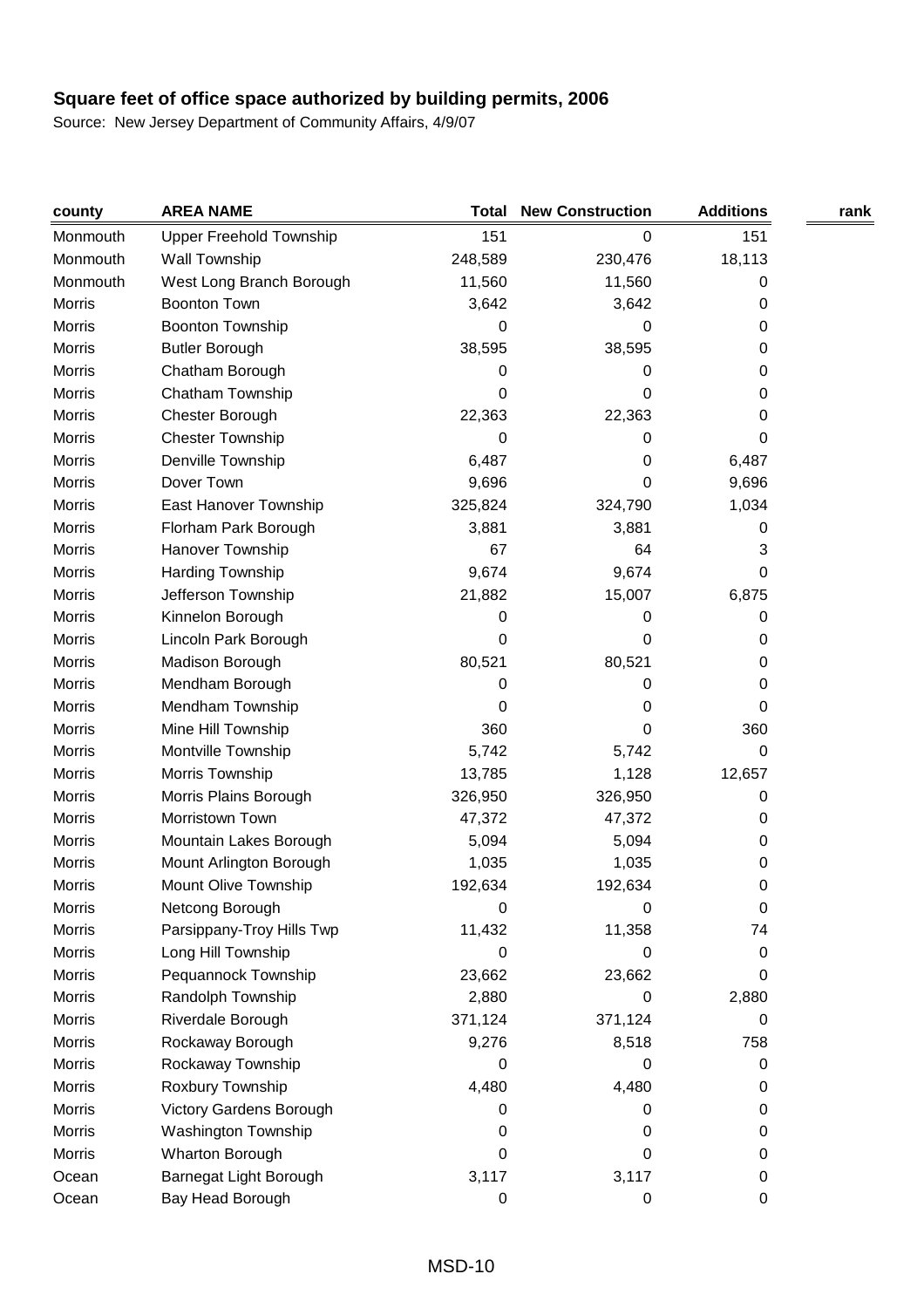| county  | <b>AREA NAME</b>            | <b>Total</b> | <b>New Construction</b> | <b>Additions</b> | rank |
|---------|-----------------------------|--------------|-------------------------|------------------|------|
| Ocean   | Beach Haven Borough         | 828          | 0                       | 828              |      |
| Ocean   | Beachwood Borough           | 0            | 0                       | 0                |      |
| Ocean   | <b>Berkeley Township</b>    | 69,406       | 69,406                  | 0                |      |
| Ocean   | <b>Brick Township</b>       | 92,796       | 89,738                  | 3,058            |      |
| Ocean   | Toms River Township         | 230,770      | 195,362                 | 35,408           |      |
| Ocean   | Eagleswood Township         | 1,105        | 1,105                   | 0                |      |
| Ocean   | Harvey Cedars Borough       | 0            | 0                       | 0                |      |
| Ocean   | Island Heights Borough      | 0            | 0                       | 0                |      |
| Ocean   | Jackson Township            | 51,022       | 48,162                  | 2,860            |      |
| Ocean   | Lacey Township              | 64,659       | 60,530                  | 4,129            |      |
| Ocean   | Lakehurst Borough           | 0            | 0                       | 0                |      |
| Ocean   | Lakewood Township           | 64,877       | 57,780                  | 7,097            |      |
| Ocean   | Lavallette Borough          | 0            | 0                       | 0                |      |
| Ocean   | Little Egg Harbor Township  | 206,693      | 192,450                 | 14,243           |      |
| Ocean   | Long Beach Township         | 0            | 0                       | 0                |      |
| Ocean   | Manchester Township         | 9,656        | 9,656                   | 0                |      |
| Ocean   | Mantoloking Borough         | 0            | 0                       | 0                |      |
| Ocean   | Ocean Township              | 784          | 784                     | 0                |      |
| Ocean   | Ocean Gate Borough          | 0            | 0                       | 0                |      |
| Ocean   | Pine Beach Borough          | 0            | 0                       | 0                |      |
| Ocean   | <b>Plumsted Township</b>    | 5,900        | 5,900                   | 0                |      |
| Ocean   | Point Pleasant Borough      | 2,390        | 2,390                   | 0                |      |
| Ocean   | Point Pleasant Beach Boro   | 0            | 0                       | 0                |      |
| Ocean   | Seaside Heights Borough     | 0            | 0                       | 0                |      |
| Ocean   | Seaside Park Borough        | 0            | 0                       | 0                |      |
| Ocean   | Ship Bottom Borough         | 2,215        | 2,215                   | 0                |      |
| Ocean   | South Toms River Borough    | 0            | 0                       | 0                |      |
| Ocean   | <b>Stafford Township</b>    | 1            |                         | 0                |      |
| Ocean   | Surf City Borough           | 0            | 0                       | 0                |      |
| Ocean   | <b>Tuckerton Borough</b>    | 0            | 0                       | 0                |      |
| Ocean   | <b>Barnegat Township</b>    | 1,680        | 1,680                   | 0                |      |
| Passaic | <b>Bloomingdale Borough</b> | 0            | 0                       | 0                |      |
| Passaic | <b>Clifton City</b>         | 23,427       | 20,027                  | 3,400            |      |
| Passaic | Haledon Borough             | 0            | 0                       | 0                |      |
| Passaic | Hawthorne Borough           | 20,297       | 20,009                  | 288              |      |
| Passaic | Little Falls Township       | 3,600        | 3,600                   | 0                |      |
| Passaic | North Haledon Borough       | 4,775        | 3,864                   | 911              |      |
| Passaic | Passaic City                | 6,053        | 0                       | 6,053            |      |
| Passaic | Paterson City               | 51,868       | 51,613                  | 255              |      |
| Passaic | Pompton Lakes Borough       | 0            | 0                       | 0                |      |
| Passaic | Prospect Park Borough       | 0            | 0                       | 0                |      |
| Passaic | Ringwood Borough            | 0            | $\boldsymbol{0}$        | 0                |      |
| Passaic | Totowa Borough              | 60,957       | 26,398                  | 34,559           |      |
| Passaic | Wanaque Borough             | 69,057       | 69,057                  | 0                |      |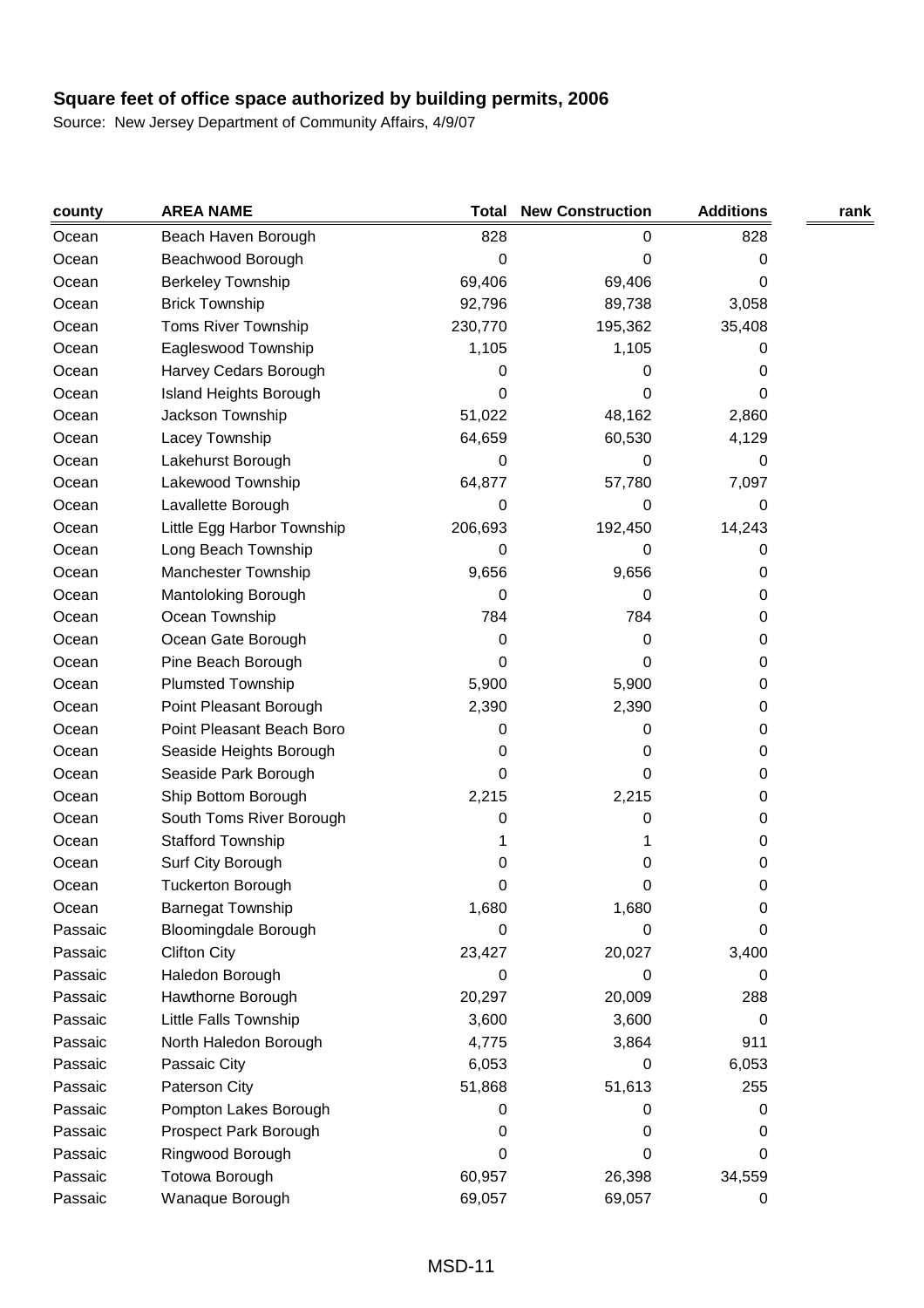| county        | <b>AREA NAME</b>              | Total   | <b>New Construction</b> | <b>Additions</b> | rank |
|---------------|-------------------------------|---------|-------------------------|------------------|------|
| Passaic       | Wayne Township                | 209,460 | 209,460                 | 0                |      |
| Passaic       | West Milford Township         | 240     | 0                       | 240              |      |
| Passaic       | West Paterson Borough         | 0       | 0                       | 0                |      |
| Salem         | Alloway Township              | 4,368   | 4,368                   | 0                |      |
| Salem         | Elmer Borough                 | 0       | 0                       | 0                |      |
| Salem         | Elsinboro Township            | 0       | 0                       | 0                |      |
| Salem         | Lower Alloways Creek Twp      | 0       | 0                       | 0                |      |
| Salem         | Mannington Township           | 0       | 0                       | 0                |      |
| Salem         | <b>Oldmans Township</b>       | 816     | 816                     | 0                |      |
| Salem         | Penns Grove Borough           | 0       | 0                       | 0                |      |
| Salem         | Pennsville Township           | 0       | 0                       | 0                |      |
| Salem         | Pilesgrove Township           | 2,016   | 2,016                   | 0                |      |
| Salem         | Pittsgrove Township           | 0       | 0                       | 0                |      |
| Salem         | Quinton Township              | 3,194   | 1,880                   | 1,314            |      |
| Salem         | Salem City                    | 860     | 0                       | 860              |      |
| Salem         | <b>Carneys Point Township</b> | 0       | 0                       | 0                |      |
| Salem         | Upper Pittsgrove Township     | 160     | 0                       | 160              |      |
| Salem         | Woodstown Borough             | 4,000   | 0                       | 4,000            |      |
| Somerset      | <b>Bedminster Township</b>    | 47,220  | 27,920                  | 19,300           |      |
| Somerset      | <b>Bernards Township</b>      | 25,335  | 22,841                  | 2,494            |      |
| Somerset      | Bernardsville Borough         | 260     | 260                     | 0                |      |
| Somerset      | Bound Brook Borough           | 0       | 0                       | 0                |      |
| Somerset      | <b>Branchburg Township</b>    | 3,972   | 3,972                   | 0                |      |
| Somerset      | <b>Bridgewater Township</b>   | 15,156  | 15,156                  | 0                |      |
| Somerset      | Far Hills Borough             | 0       | 0                       | 0                |      |
| Somerset      | Franklin Township             | 211,175 | 211,175                 | 0                |      |
| Somerset      | Green Brook Township          | 0       | 0                       | 0                |      |
| Somerset      | Hillsborough Township         | 4,592   | 4,592                   | 0                |      |
| Somerset      | Manville Borough              | 0       | 0                       | 0                |      |
| Somerset      | Millstone Borough             | 0       | 0                       | 0                |      |
| Somerset      | Montgomery Township           | 7,338   | 5,268                   | 2,070            |      |
| Somerset      | North Plainfield Borough      | 0       | 0                       | 0                |      |
| Somerset      | Peapack-Gladstone Boro        | 0       | 0                       | 0                |      |
| Somerset      | Raritan Borough               | 9,365   | 7,585                   | 1,780            |      |
| Somerset      | Rocky Hill Borough            | 0       | 0                       | 0                |      |
| Somerset      | Somerville Borough            | 3,603   | 1,150                   | 2,453            |      |
| Somerset      | South Bound Brook Boro        | 0       | 0                       | 0                |      |
| Somerset      | Warren Township               | 17,998  | 17,998                  | 0                |      |
| Somerset      | Watchung Borough              | 0       | 0                       | 0                |      |
| <b>Sussex</b> | Andover Borough               | 0       | 0                       | 0                |      |
| <b>Sussex</b> | Andover Township              | 0       | 0                       | 0                |      |
| <b>Sussex</b> | <b>Branchville Borough</b>    | 0       | 0                       | 0                |      |
| <b>Sussex</b> | Byram Township                | 0       | 0                       | 0                |      |
| <b>Sussex</b> | Frankford Township            | 5,170   | 5,170                   | 0                |      |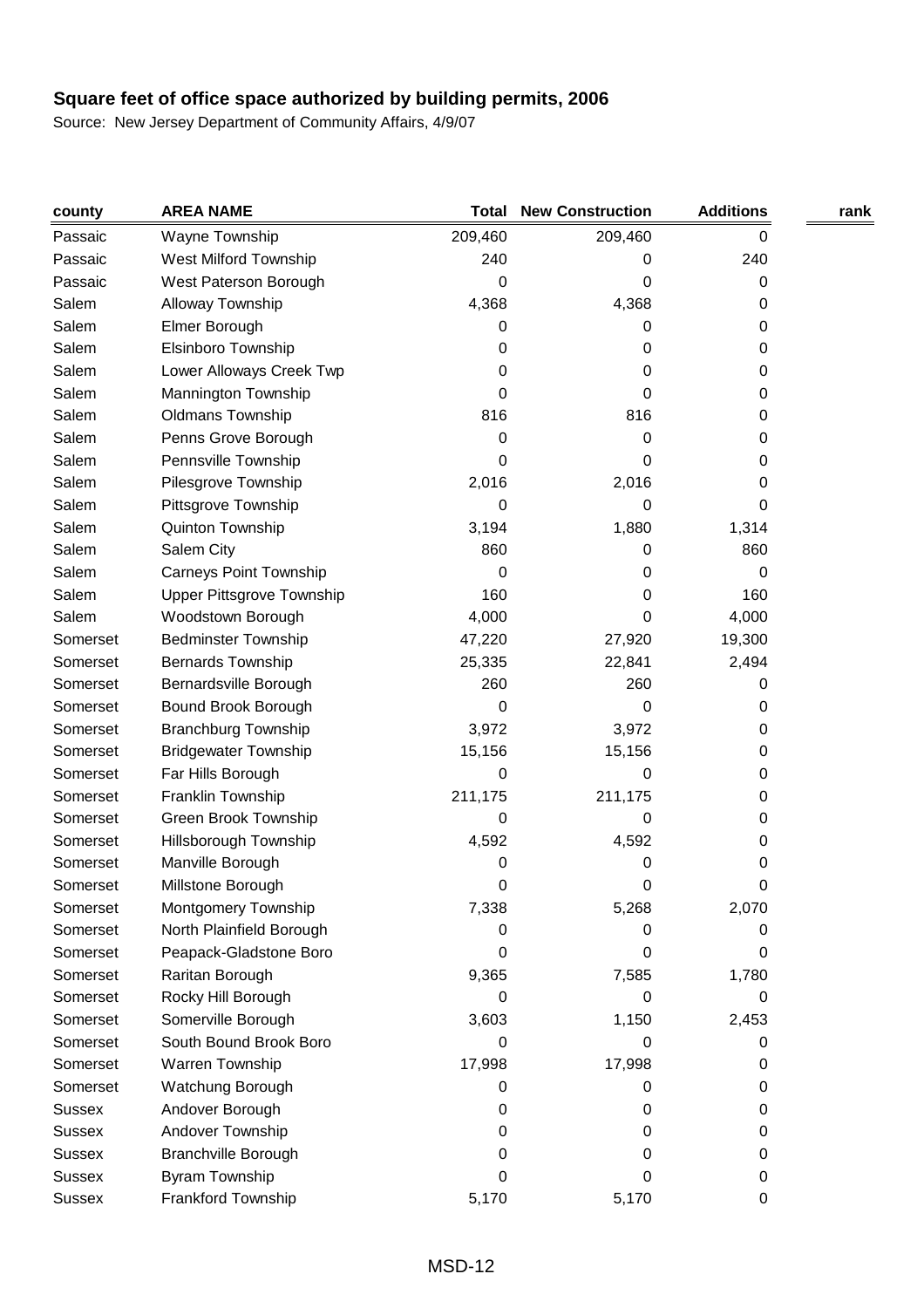| county        | <b>AREA NAME</b>                 | Total   | <b>New Construction</b> | <b>Additions</b> | rank |
|---------------|----------------------------------|---------|-------------------------|------------------|------|
| <b>Sussex</b> | Franklin Borough                 | 4,351   | 3,663                   | 688              |      |
| <b>Sussex</b> | Fredon Township                  | 0       | 0                       | 0                |      |
| <b>Sussex</b> | Green Township                   | 0       | 0                       | 0                |      |
| <b>Sussex</b> | Hamburg Borough                  | 0       | 0                       | 0                |      |
| <b>Sussex</b> | Hampton Township                 | 0       | 0                       | 0                |      |
| <b>Sussex</b> | Hardyston Township               | 1,280   | 1,280                   | 0                |      |
| <b>Sussex</b> | Hopatcong Borough                | 400     | 0                       | 400              |      |
| <b>Sussex</b> | Lafayette Township               | 4,560   | 4,560                   | 0                |      |
| <b>Sussex</b> | Montague Township                | 160     | 160                     | 0                |      |
| <b>Sussex</b> | Newton Town                      | 65,141  | 65,141                  | 0                |      |
| <b>Sussex</b> | Ogdensburg Borough               | 0       | 0                       | 0                |      |
| <b>Sussex</b> | Sandyston Township               | 0       | 0                       | 0                |      |
| <b>Sussex</b> | Sparta Township                  | 112,977 | 102,670                 | 10,307           |      |
| <b>Sussex</b> | Stanhope Borough                 | 0       | 0                       | 0                |      |
| <b>Sussex</b> | <b>Stillwater Township</b>       | 0       | 0                       | 0                |      |
| <b>Sussex</b> | Sussex Borough                   | 0       | 0                       | 0                |      |
| <b>Sussex</b> | Vernon Township                  | 162     | 0                       | 162              |      |
| <b>Sussex</b> | <b>Walpack Township</b>          | 0       | 0                       | 0                |      |
| <b>Sussex</b> | Wantage Township                 | 5,537   | 5,537                   | 0                |      |
| Union         | <b>Berkeley Heights Township</b> | 3,720   | 3,720                   | 0                |      |
| Union         | <b>Clark Township</b>            | 0       | 0                       | 0                |      |
| Union         | Cranford Township                | 0       | 0                       | 0                |      |
| Union         | <b>Elizabeth City</b>            | 66,352  | 60,472                  | 5,880            |      |
| Union         | Fanwood Borough                  | 44,389  | 44,389                  | 0                |      |
| Union         | Garwood Borough                  | 0       | 0                       | 0                |      |
| Union         | Hillside Township                | 4,184   | 0                       | 4,184            |      |
| Union         | Kenilworth Borough               | 0       | 0                       | 0                |      |
| Union         | <b>Linden City</b>               | 9,846   | 5,082                   | 4,764            |      |
| Union         | Mountainside Borough             | 0       | 0                       | 0                |      |
| Union         | New Providence Borough           | 0       | 0                       | 0                |      |
| Union         | <b>Plainfield City</b>           | 0       | $\boldsymbol{0}$        | $\pmb{0}$        |      |
| Union         | <b>Rahway City</b>               | 0       | 0                       | 0                |      |
| Union         | Roselle Borough                  | 32,124  | 32,124                  | 0                |      |
| Union         | Roselle Park Borough             | 3,572   | 2,180                   | 1,392            |      |
| Union         | Scotch Plains Township           | 80      | 80                      | 0                |      |
| Union         | Springfield Township             | 39,579  | 12,979                  | 26,600           |      |
| Union         | <b>Summit City</b>               | 8,331   | 4,107                   | 4,224            |      |
| Union         | Union Township                   | 31,752  | 7,680                   | 24,072           |      |
| Union         | Westfield Town                   | 144,731 | 134,068                 | 10,663           |      |
| Union         | Winfield Township                | 0       | 0                       | 0                |      |
| Warren        | <b>Allamuchy Township</b>        | 0       | 0                       | 0                |      |
| Warren        | Alpha Borough                    | 0       | 0                       | 0                |      |
| Warren        | <b>Belvidere Town</b>            | 0       | 0                       | 0                |      |
| Warren        | <b>Blairstown Township</b>       | 30,850  | 17,634                  | 13,216           |      |